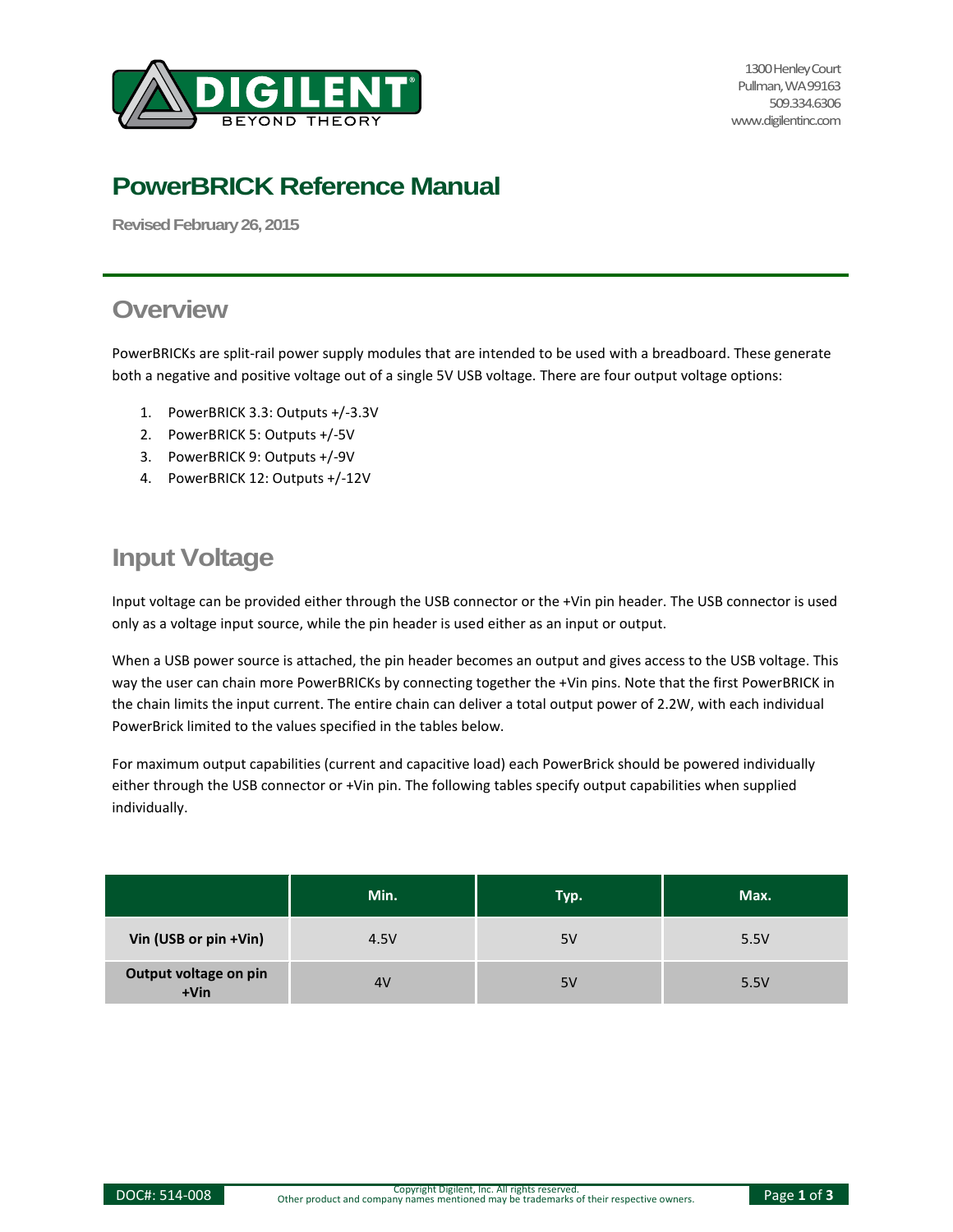

# **Output Capabilities**

## **PowerBRICK 3.3**

| -Vout                                | $-3.43V$           | $-3.3V$  | $-3.16V$ |
|--------------------------------------|--------------------|----------|----------|
| <b>Max Output Current for -Vout</b>  |                    | $-320mA$ |          |
| <b>Max Capacitive Load for -Vout</b> | 47uF               |          |          |
| <b>Vout</b>                          | 3.16V              | 3.3V     | 3.43V    |
| <b>Max Output Current for Vout</b>   | 350 <sub>m</sub> A |          |          |
| <b>Max Capacitive Load for Vout</b>  | 22uF               |          |          |

## **PowerBRICK 5**

| -Vout                                | $-5.2V$            | $-5V$    | $-4.8V$ |
|--------------------------------------|--------------------|----------|---------|
| <b>Max Output Current for -Vout</b>  |                    | $-200mA$ |         |
| <b>Max Capacitive Load for -Vout</b> | 47uF               |          |         |
| <b>Vout</b>                          | 4.8V               | 5V       | 5.2V    |
| <b>Max Output Current for Vout</b>   | 250 <sub>m</sub> A |          |         |
| <b>Max Capacitive Load for Vout</b>  | 22uF               |          |         |

#### **PowerBRICK 9**

| -Vout                                | $-9.36V$ | $-9V$              | $-8.64V$ |
|--------------------------------------|----------|--------------------|----------|
| <b>Max Output Current for -Vout</b>  |          | 130 <sub>m</sub> A |          |
| <b>Max Capacitive Load for -Vout</b> |          | 47uF               |          |
| <b>Vout</b>                          | 8.64V    | 9V                 | 9.36V    |
| <b>Max Output Current for Vout</b>   |          | 130 <sub>m</sub> A |          |
| <b>Max Capacitive Load for Vout</b>  |          | 22uF               |          |